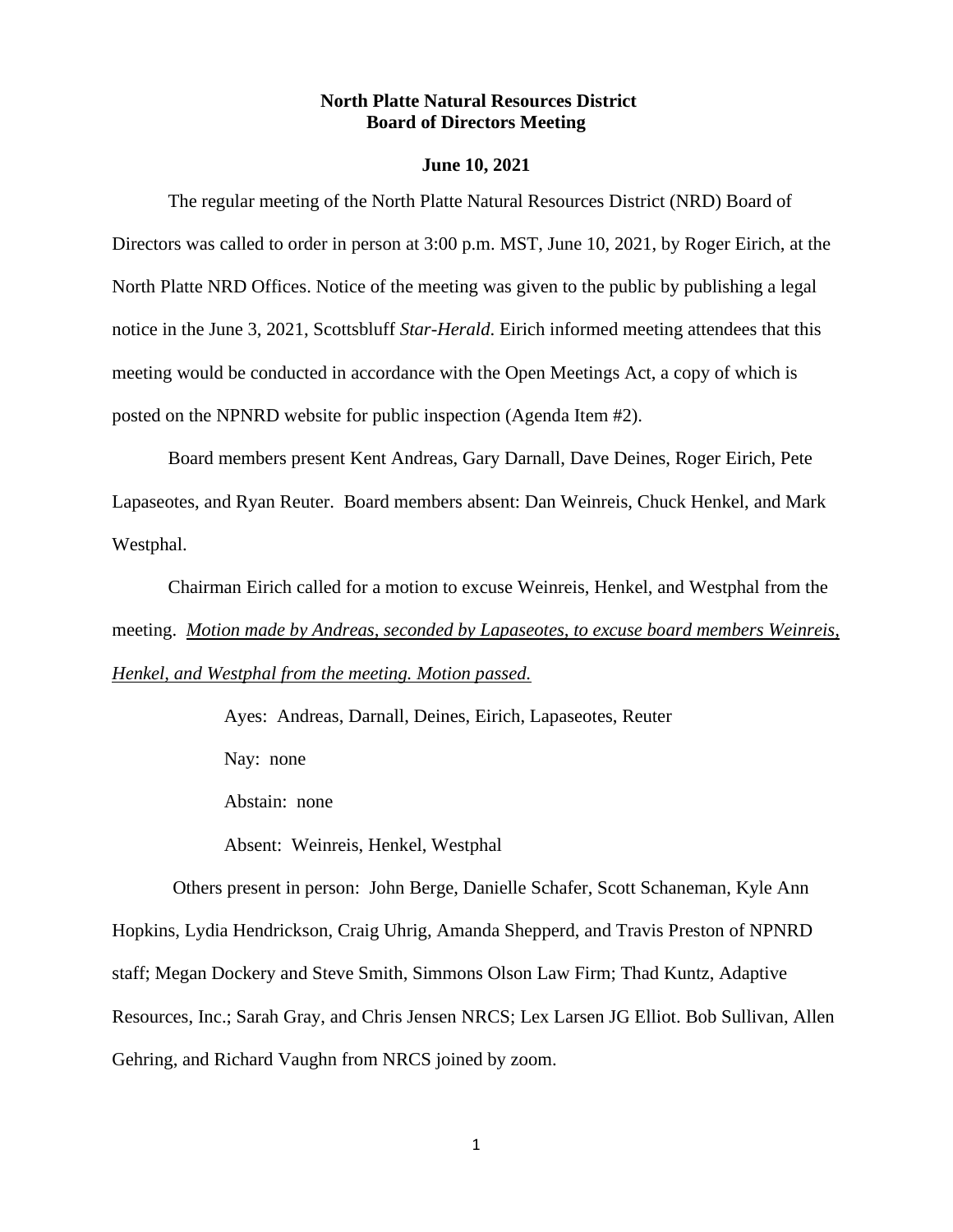The following items of informational material were made available to the Directors electronically prior the Board Meeting:

- 1. Agenda
- 2. Minutes, North Platte Natural Resources District, Board of Directors Meeting, May 13, 2021.
- 3. Treasurer's Report
- 4. Manager's Report
- 5. Minutes, North Platte Natural Resources District, Executive Committee Meeting, May 13, 2021.
- 6. Minutes, Nebraska Association of Resources Districts, Intergovernmental Risk Management Pool Association, Loss Control Committee, May 25, 2021.
- 7. Minutes, North Platte Natural Resources District, Budget & Personnel Committee, May 24, 2021.
- 8. Memo from Robert Sullivan, FPAC-NRCS to John Berge, General Manager, dated May 7, 2021, Regarding High Hazard Dams and discussing the NRCS Rehab Program.
- 9. Letter from Natural Resources Committee dated June 1, 2021, regarding an Interim Study to assess the progress of Natural Resources Districts relative to the purposes for the creation and existence of the 23 NRDs throughout Nebraska. The following items were provided to the Directors at the Board Meeting:

The same items as listed above were provided to board members in person.

### **3. Approval of Minutes of Previous Meeting**

The Board reviewed the minutes of the May 13, 2021, regular Board meeting.

 *Motion made by Reuter, seconded by Andreas, to approve the minutes of the May 13,* 

# *2021, regular Board meeting. Motion passed.*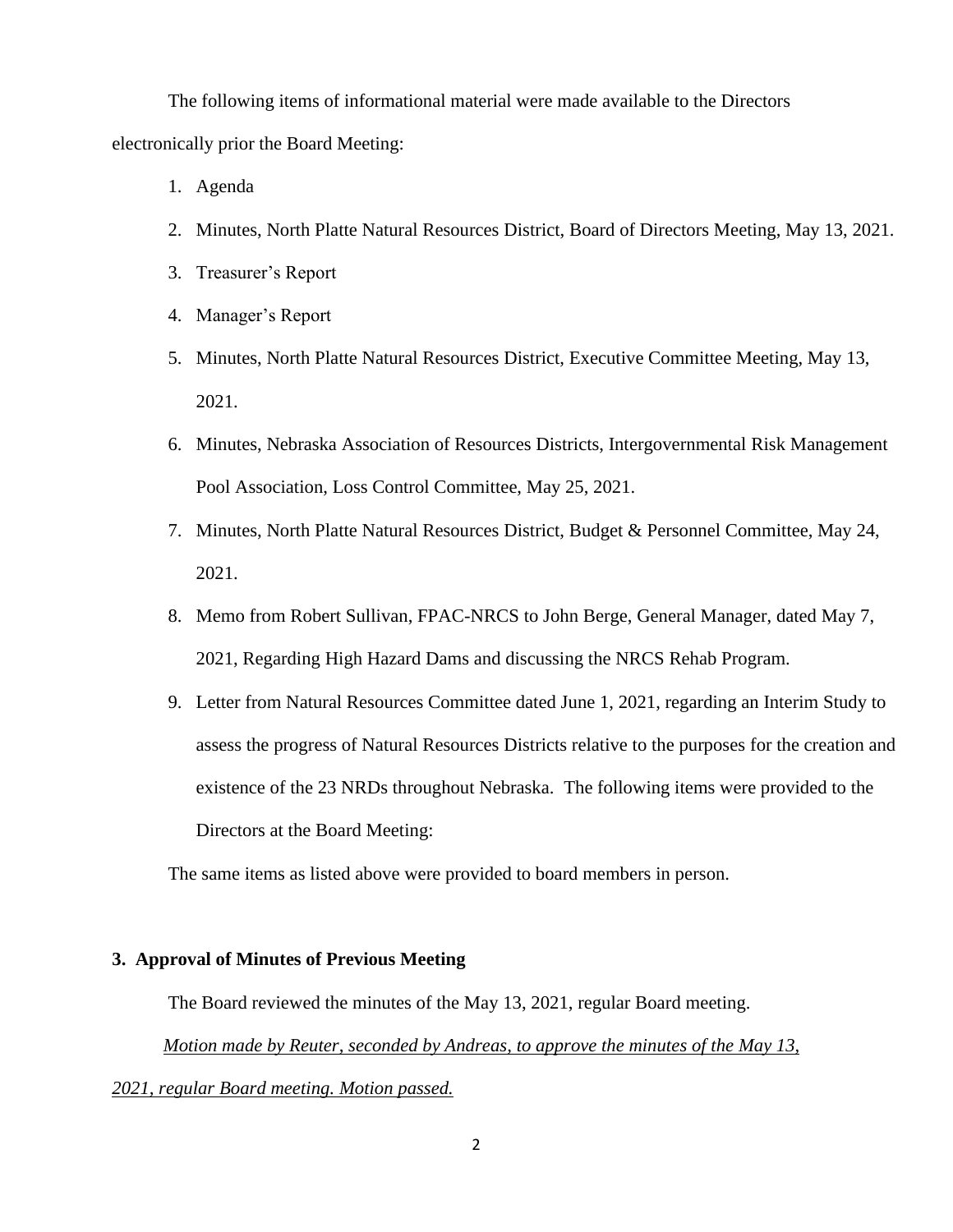Ayes: Andreas, Darnall, Deines, Eirich, Lapaseotes, Reuter,

Nay: none

Abstain: none

Absent: Weinreis, Henkel, Westphal

### **4. Treasurer's Report and Accounts Payable**

Ryan Reuter reviewed the Treasurer's report with the Board. *Motion made by* 

*Andreas, seconded by Deines, to accept the Treasurer's report and pay the bills as listed.* 

*Motion passed.*

Ayes: Andreas, Darnall, Deines, Eirich, Lapaseotes, Reuter,

Nay: none

Abstain: none

Absent: Weinreis, Henkel, Westphal

# **5. Comments from the Public**

Sarah Gray, NRCS District Conservationist asked to speak and informed the group that the CRP signup has been set for June  $14<sup>th</sup> - 23<sup>rd</sup>$ . Sarah also informed the Board that CRP rates may increase possibly by as much as 10% and those producers interested should contact FSA and have them run a new rate quote.

# **6. Manager's Report**

General Manager John Berge indicated that the written report was sent to the board and was available on the NPNRD website. He highlighted the following items:

Administrative: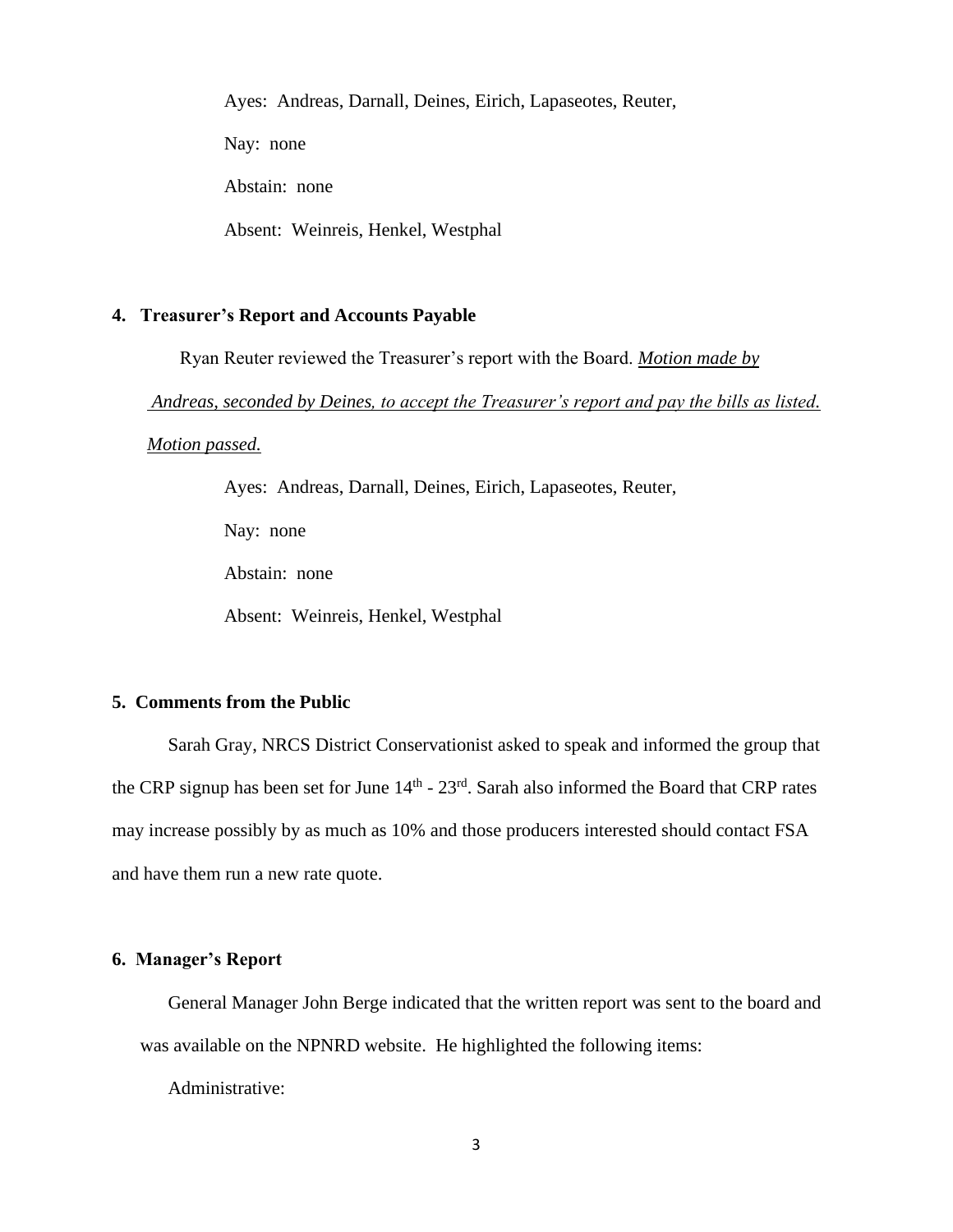- The water technician position had closed, and a good selection of candidates would be pared down by John Berge, Craig Uhrig, and Scott Schaneman, Opportunities to interview would then be offered to the qualified candidates with the hopes of filling the position in the next few weeks.
- The budget process had seen some slight delays but should still be on target for delivering a final budget later this Summer. With the fiscal year ending on the  $30<sup>th</sup>$ of June the fiscal footing looks quite good. After discussing the budget with the Budget and Personnel Committee, the Committee wanted to see the budget increase by 3-4% to match our growth with inflation. Another Committee meeting will be scheduled as the efforts come more clearly in focus.
- Staff evaluations will be completed by supervisors by the end of July with Berge's evaluation to be scheduled by the Executive Committee.

Projects and Programs:

- Ground water levels presentation was delayed due to some technology and calculations issues. The presentation will be made at the July Board meeting.
- GVFC inspections were made by the Permanent Maintenance Committee of the Gering Valley Flood Control Project at the end of May. While the inspections of all the dams were not completed, they should all be inspected within the next several weeks. An assessment of the inspections will be provided later in the agenda.
- The NPNRD and the Nebraska Department of Natural Resources held a surface water infrastructure meeting at the NPNRD with five surface water Districts included. The Districts were asked to fill out a survey provided by NDNR outlining the infrastructure needs within their District. Those repairs would be

4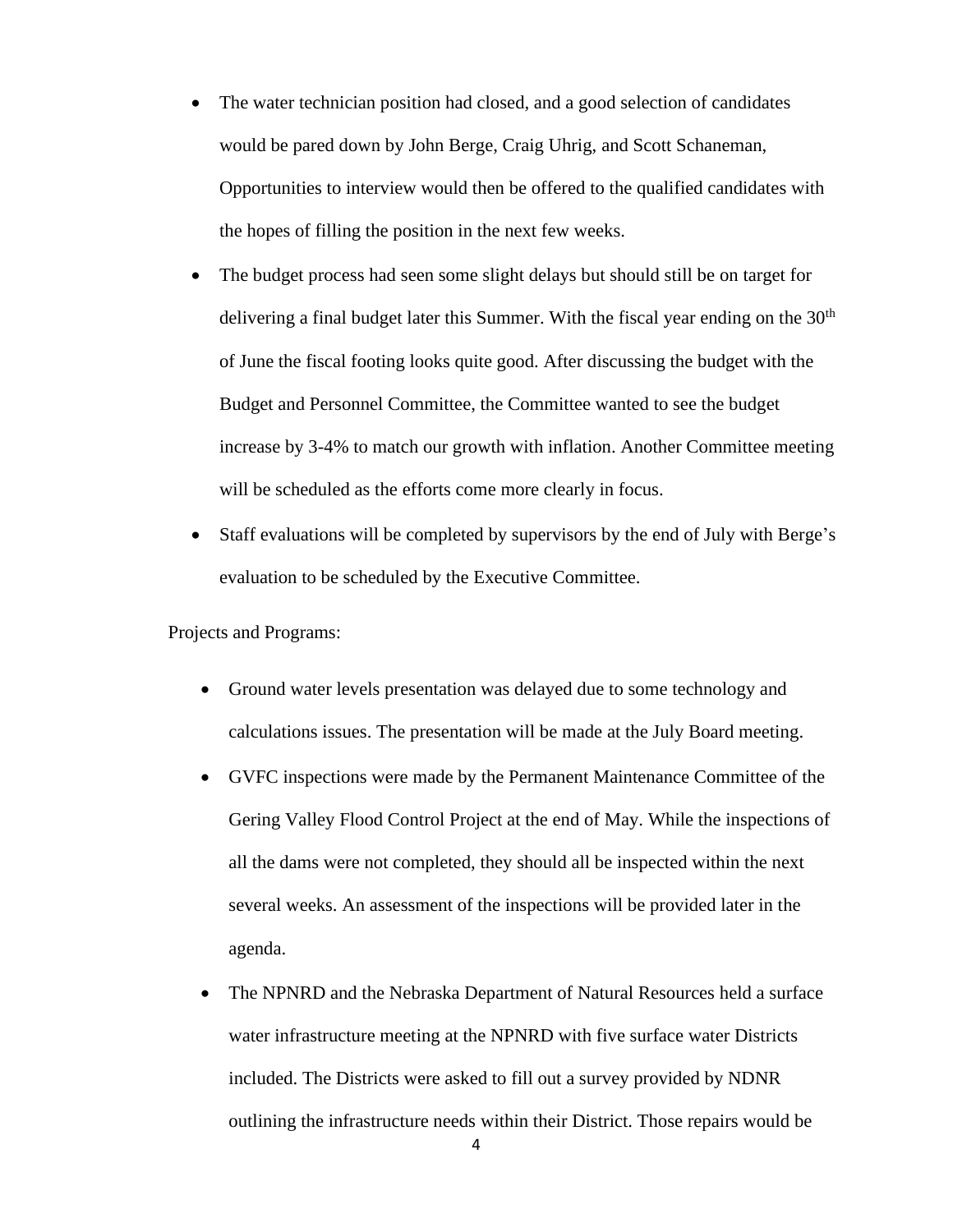made through the Water Resources Cash Fund. In exchange the Districts would be required to participate in conjunctive management projects.

Sometime in the month of July, Staff and the Board will be touring the Schaneman Recharge Facility. Farmers Irrigation District has also provided their consent to use their drain on the West side of the ponds as an emergency spillway if needed.

# Outreach:

- July  $14<sup>th</sup>$  will be the Platte Basin annual meeting in North Platte. The District will be providing a presentation on the EPIC program at that meeting.
- June  $23^{rd}$  will be a meeting of the POAC Administrators as well as the modelers to discuss the upcoming robust review of activities in the Platte Basin.
- August  $14<sup>th</sup>$  will be the NPNRD Water Expo from 10:00 a.m. to 2:00 p.m. Planning efforts are underway for this year's event.

# **7. Report from Executive Committee**

Berge provided the report from the Executive Committee meeting, in which it was discussed by the committee to remain a member of the NARD risk pool and continue to provide input to the risk pool committee regarding our concerns with current health care coverage and costs associated with that coverage. Darnall asked if there were any options available financially to provide better coverage and costs. Berge replied, the only option he was aware of is to join a larger pool or continue to search out other quotes. Darnall also asked if there was a way to just remove ourselves from the risk pool and continue to remain a member of NARD? As a follow up question Darnall asked how the other Districts felt about costs and coverages? Reuter replied that we cannot separate ourselves from the risk pool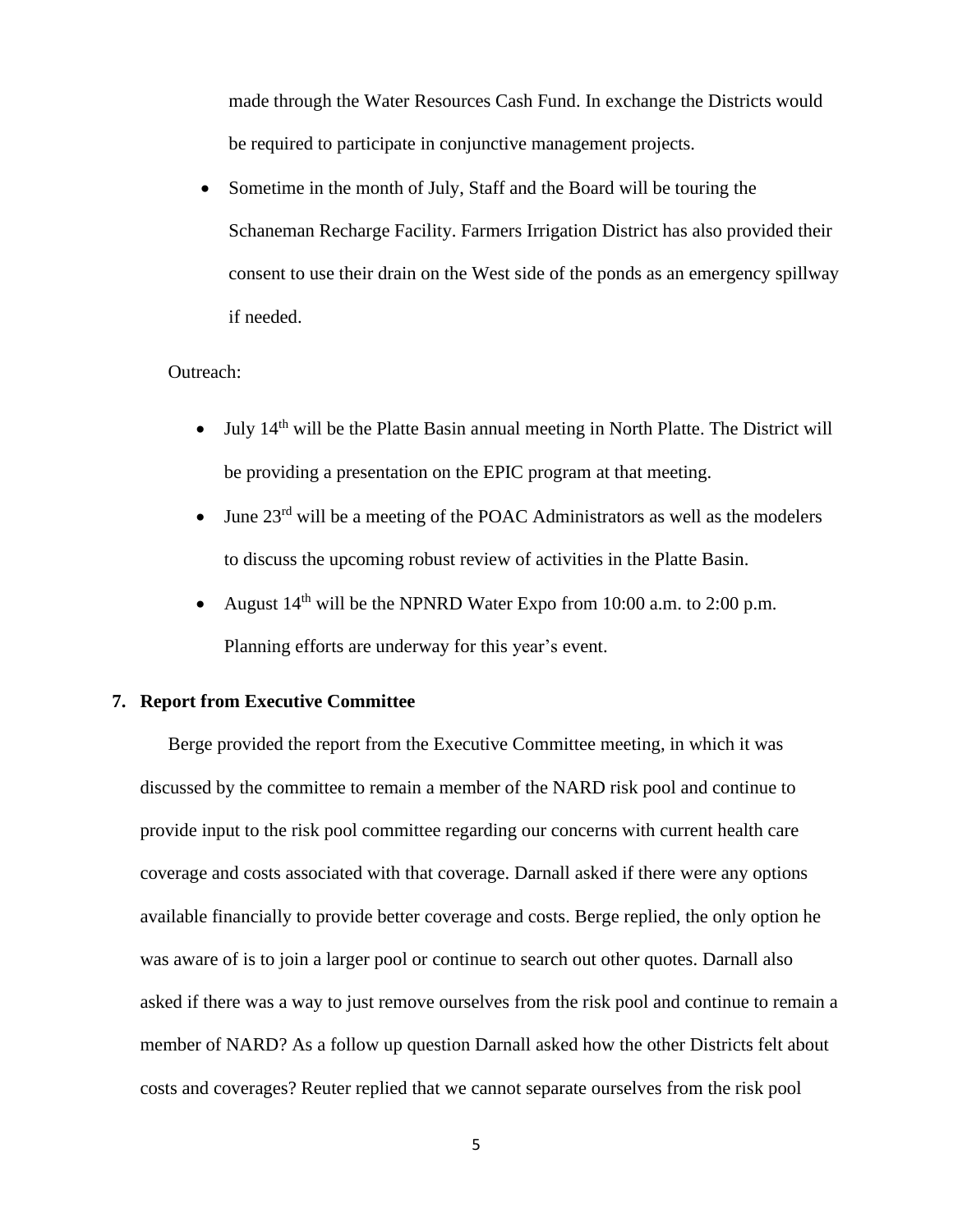without separating ourselves from the Association. Reuter also mentioned he believed other Districts were feeling the same way about costs and coverages but not saying anything. It also may not be an issue due to those other NRD's enjoying a larger tax base. It was the consensus of the Executive Committee to continue to provide input to the Risk Pool Committee and remain a member of the Association.

# **8. Report from The Budget and Personnel Committee**

Berge reported the Committee had met and reviewed a working copy of the budget in detail both expenses and revenues. The Committee felt the budget would need to show a slight increase to account for inflation. The Committee felt a 3-4% increase would be appropriate. Towards late Summer, the Committee would need to reconvene to finalize the new budget that will be approved by the Board of Directors in September.

## **9. Presentation on the Outdoor Education Project**

Amanda Shepperd, Forestry Technician and Community Educator provided a presentation of the planned outdoor education project that will be located just South of the NPNRD Campus. The presentation revealed the plans for construction as well as a detailed drawing of the educational areas. Berge pointed out that the project would be real asset to our campus as well as inexpensive, with a planned cost of \$2,500.00.

### **10. Discussion of High Hazzard Dam Assessment**

Berge reported that the NPNRD had met with Bob Sullivan, Allen Gehring, and Richard Vaughn NRCS Dam assessment specialists regarding the dams located in the Gering Valley Watershed. The impoundment structures both labeled high hazard and others were recently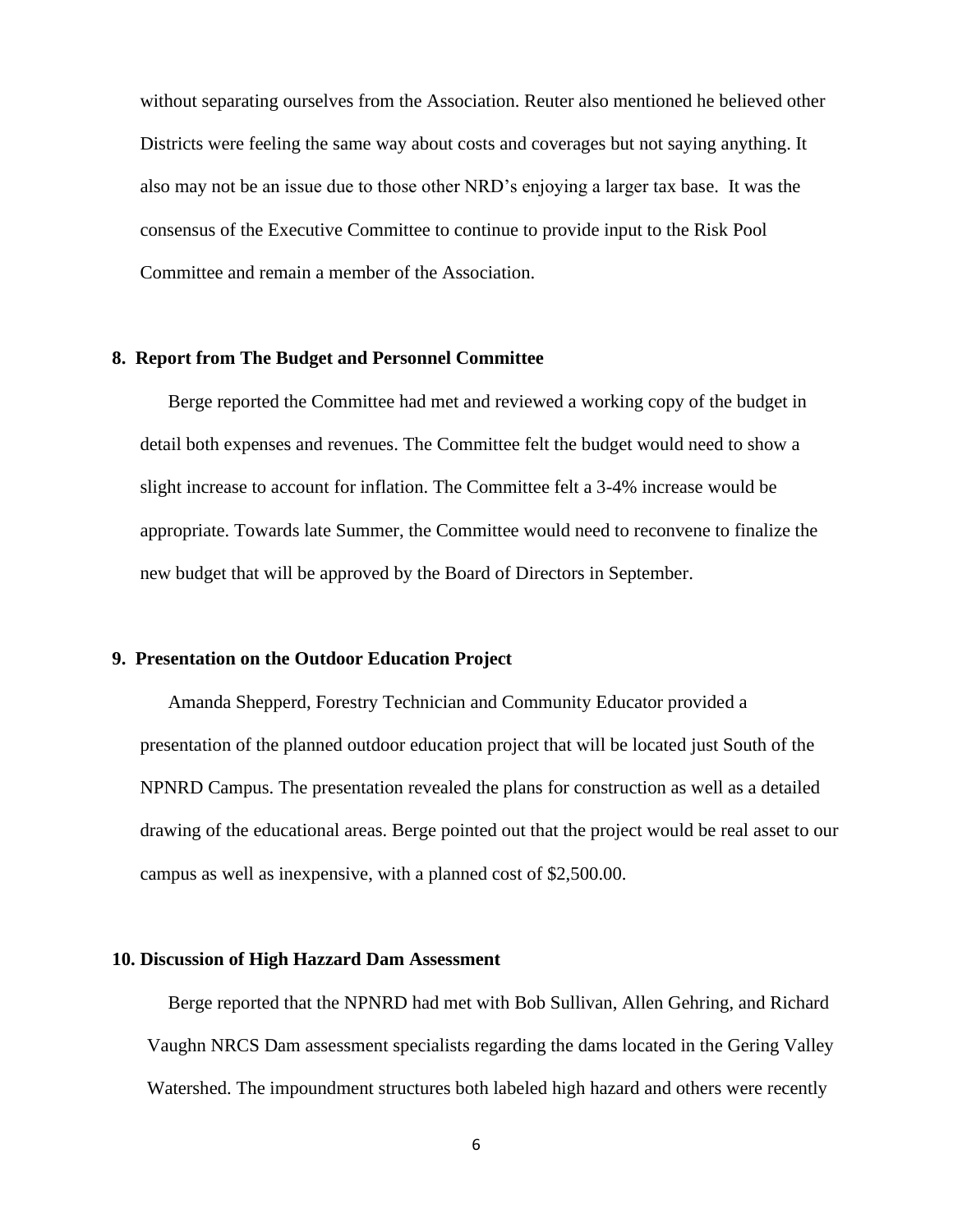inspected and through that inspection several concerns were noted, with some concerns related to cattle trails over the impoundment structures, invasive plant species on the dam face were also noted. Any assessments needed would be 100% funded by NRCS through the Watershed and Flood Prevention Operations Funding Program (WFPO). The assessment could be made by each structure or by entire watershed. This NRCS program was discussed with the Gering Valley Flood Control Committee with the Committee showing great interest in pursuing a complete assessment and rehabilitation of the entire watershed. The assessment would also include Yensen Drain. NRCS officials mentioned another structure in this District that qualifies for assessment is Wildhorse Dam, which is North of the City of Bayard, and under the jurisdiction of Farmers Irrigation District.

# **11. Discussion of LR23 – Progress of Natural Resources Districts in Nebraska**

Berge informed the Board of Directors that the District received a letter from Cynthia Lamm legal counsel representing the Natural Resources Committee of the Nebraska Legislature. The letter referred to the requirement of the legislative review that each NRD District provide comment on the supplied survey outlining all the activities and responsibilities that each District has afforded its residents throughout the existence of NRD's in the State. The District will focus on conservation practices, cost sharing programs, The Harrisburg Water System, as well as a multitude of other programs and projects. Staff will provide a copy of the survey for the Board to review before the July Board meeting.

### **12. Adjourn**

There being no further business, the Chairman called for a motion to adjourn. *Motion made by Reuter, seconded by Darnall, to adjourn at 3:55 p.m., MST. Motion passed.*

7